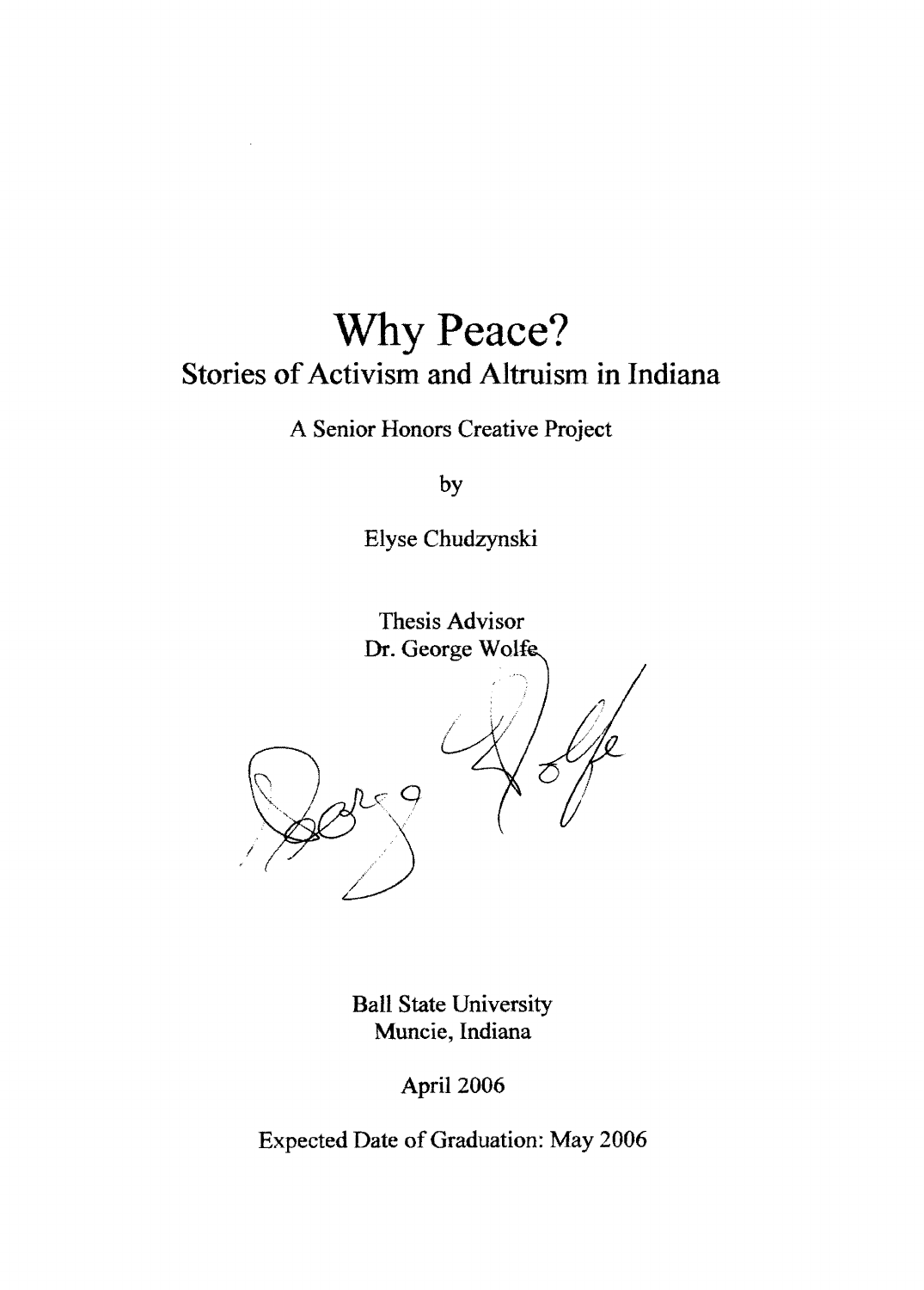#### **Abstract**

Graduating from college is an enormous transition, and once made it can be especially difficult to integrate past hobbies and interests into daily life. This includes the work of an activist. After finding myself approaching this transition I had questions regarding activism and the commitment, passion, and motivation involved. Psychology has many theories on aggression and war; however, some psychologists have, instead, focused on the altruistic individual or the committed activist. I explored this aspect of human nature by interviewing six individuals, all located in Indiana, who actively work for social or political change. This project broadens the meaning of the word activism to include any type of action that may improve the life of another or help a community to grow. The interviews are presented in the fonn of film with an introduction and conclusion narrated by David Chudzynski. The stories shared by these six individuals offer encouragement and advice for those hoping to incorporate activism into life after college.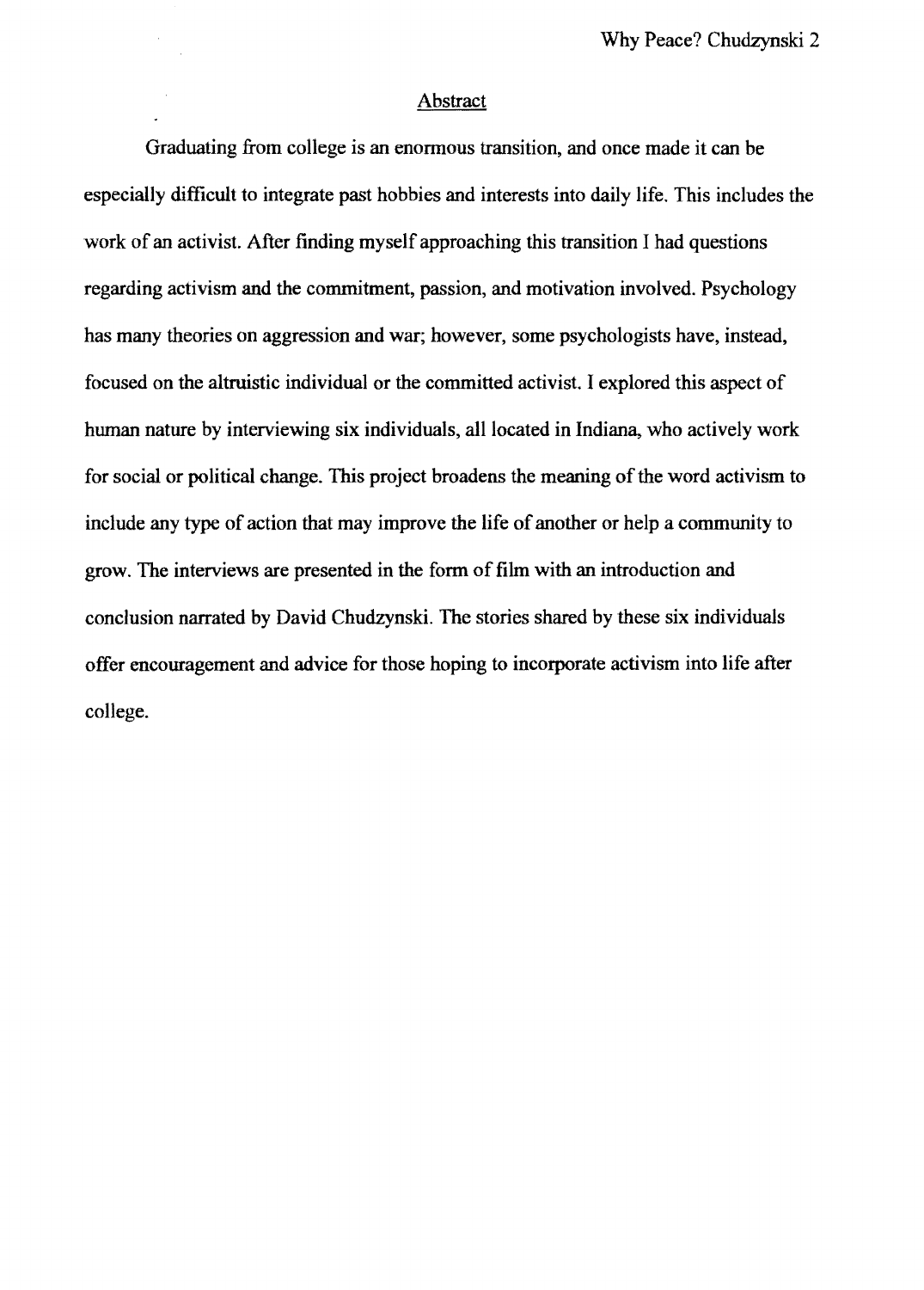# Acknowledgements

\* I would like to thank Dr. George Wolfe for advising me through this project. He provided me with insight and a variety of perspectives throughout the creative process.

\* I would also like to thank all those I interviewed: Gerry Waite, Bibi Bahrami, Brenna Cussen, Earl Muterspaugh, Charlie Swander, and Dr. George Wolfe. Without their selfless acts and open hearts I would not have been able to complete such a project. They are true role models and I am grateful for their generosity and participation.

\* Finally, I would like to thank my father, David Chudzynski, for narrating the film, as well as the rest of my family and friends who encouraged me throughout the semester.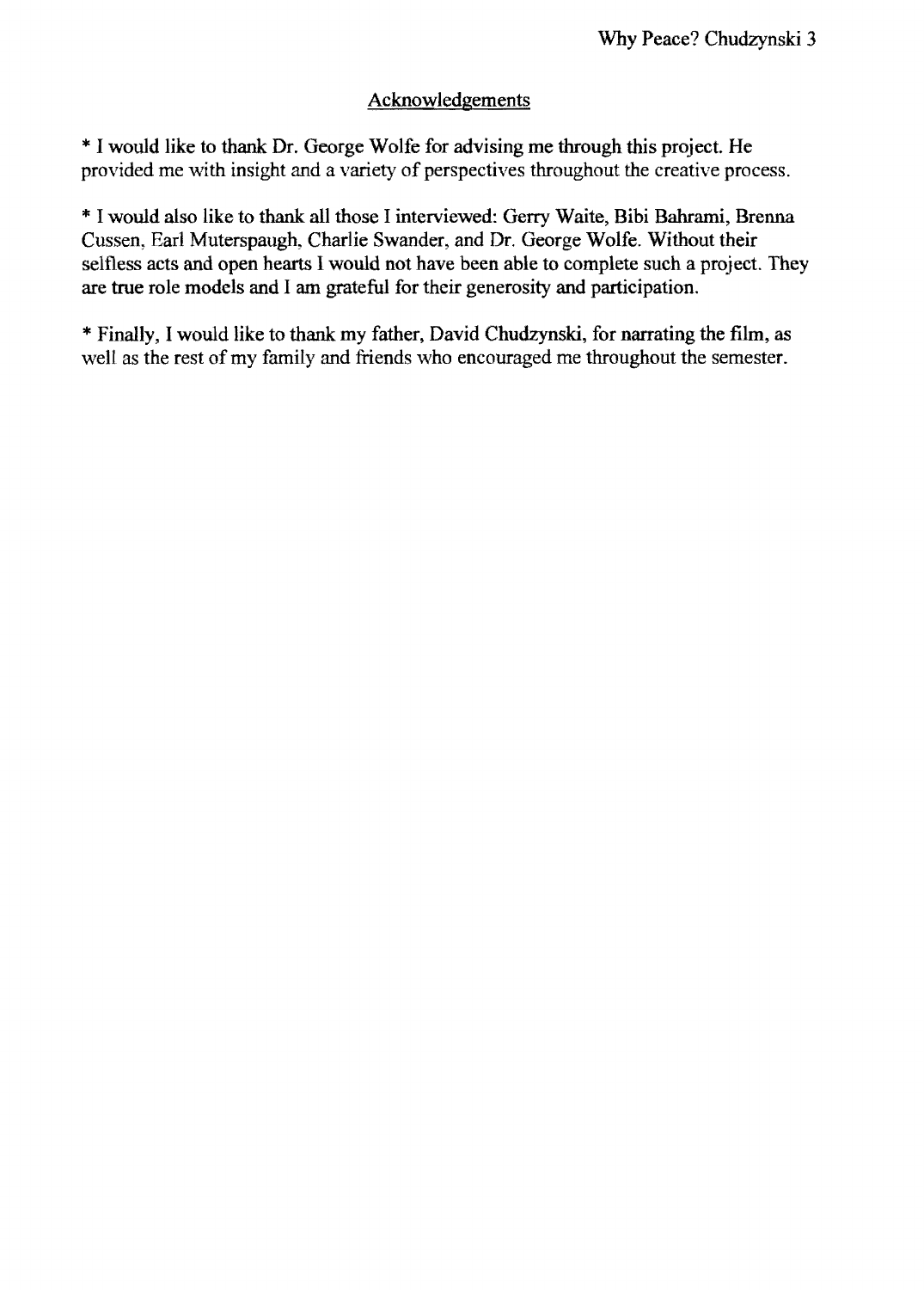During my sophomore year at Ball State I attended the public showing of the film *Uncovered: The Whole Truth About the Iraq War.* I didn't know it then, but attending that event eventually led to my own film: *Why Peace? Stories of Activism and Altruism in Indiana.* The movies are unrelated as far as content, but it was at this event that I discovered the campus organization Peace Workers and began my personal journey toward activism. As I was becoming an informed citizen I was, in essence, thrown into various causes and I felt it was time to become a member of something larger than myself. After two years as an executive member of Peace Workers, I learned a number of valuable lessons, including skills relating to activist organizations and peace movements. I discovered the inevitable debates that arise in these types of groups, the right and wrong ways to recruit, and the constant emergence of new issues and interests. This was the first step in my own journey, and as I struggled to be an effective Peace Worker I began to look to others.

This past summer I wanted to explore how other peace groups might work and how they stay active despite their other time commitments. Living at home in South Bend I decided to attend the Michiana Peace and Justice Coalition (MPJC) meetings. It was there that I met a number of individuals who have their own careers and yet are still committed to activism and serving their community. After a few meetings and events with these individuals, I learned that dissent is a natural part of every peace group and it can oftentimes be beneficial. Over the summer I also met with Paul Mishler, a member of MPJC and a labor studies instructor at Indiana University South Bend, who gave me some further insight into activist organizations. He addressed the transition that college activists must make, leaving the position of a student and becoming an independent adult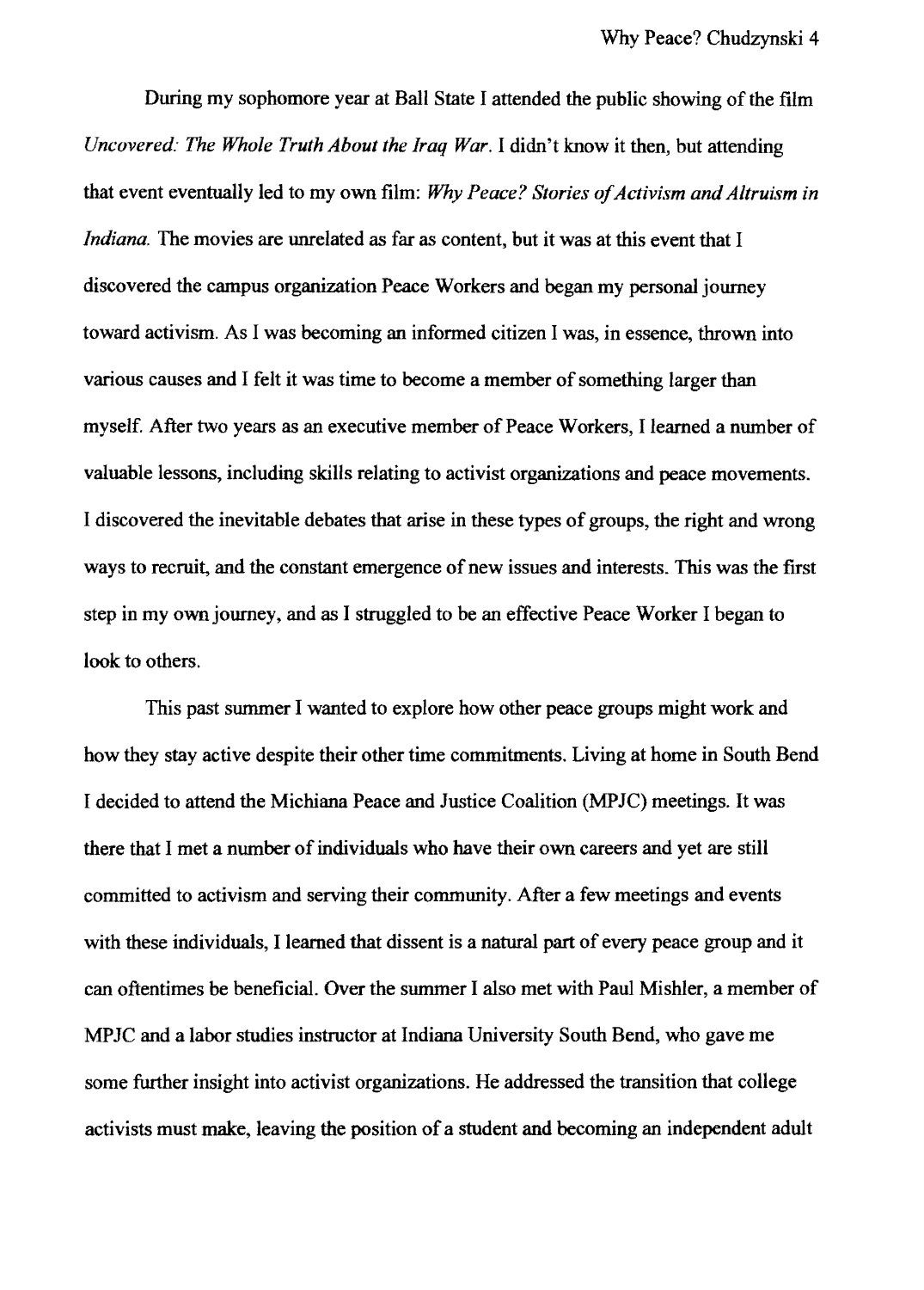with a career. I honestly hadn't considered it, but after talking with Paul I realized that incorporating community service and/or activism into my daily life after graduation would be a difficult task.

This got me thinking. I wanted to learn more, but the summer was short and soon I was back at Ball State asking myself some important questions. As a senior I began to wonder where I might be the following year. This caused overwhelming anxiety and led to a dispassionate, half-hearted commitment to service, activism, and Peace Workers. Luckily I encountered this dilemma during fall semester instead of this spring. After calming my "future plan fears," I began to ask myself some other daunting questions. I was a little less nervous this time, and the questions were ones that I felt could be answered, if I devoted an entire semester to them in the form of an Honors Thesis. My questions related to my personal experience in Peace Workers but also to the broad definition of activism. The questions included:

*"Why was it so difficult to recruit new people to Peace Workers?"* 

*"How do you know when your actions are effective?"* 

*"How will I stay active in the future? "* 

*"What does* it *mean to be an activist? "* 

and

*"What is activism, anyways?"* 

This is where my major in psychology began to intervene. I began to study the theories behind war, aggression, and violence. I found a long history of scholars suggesting various origins of violence and reasons for war. Since psychology has existed, various new concepts have arrived including the concept of unconscious aggression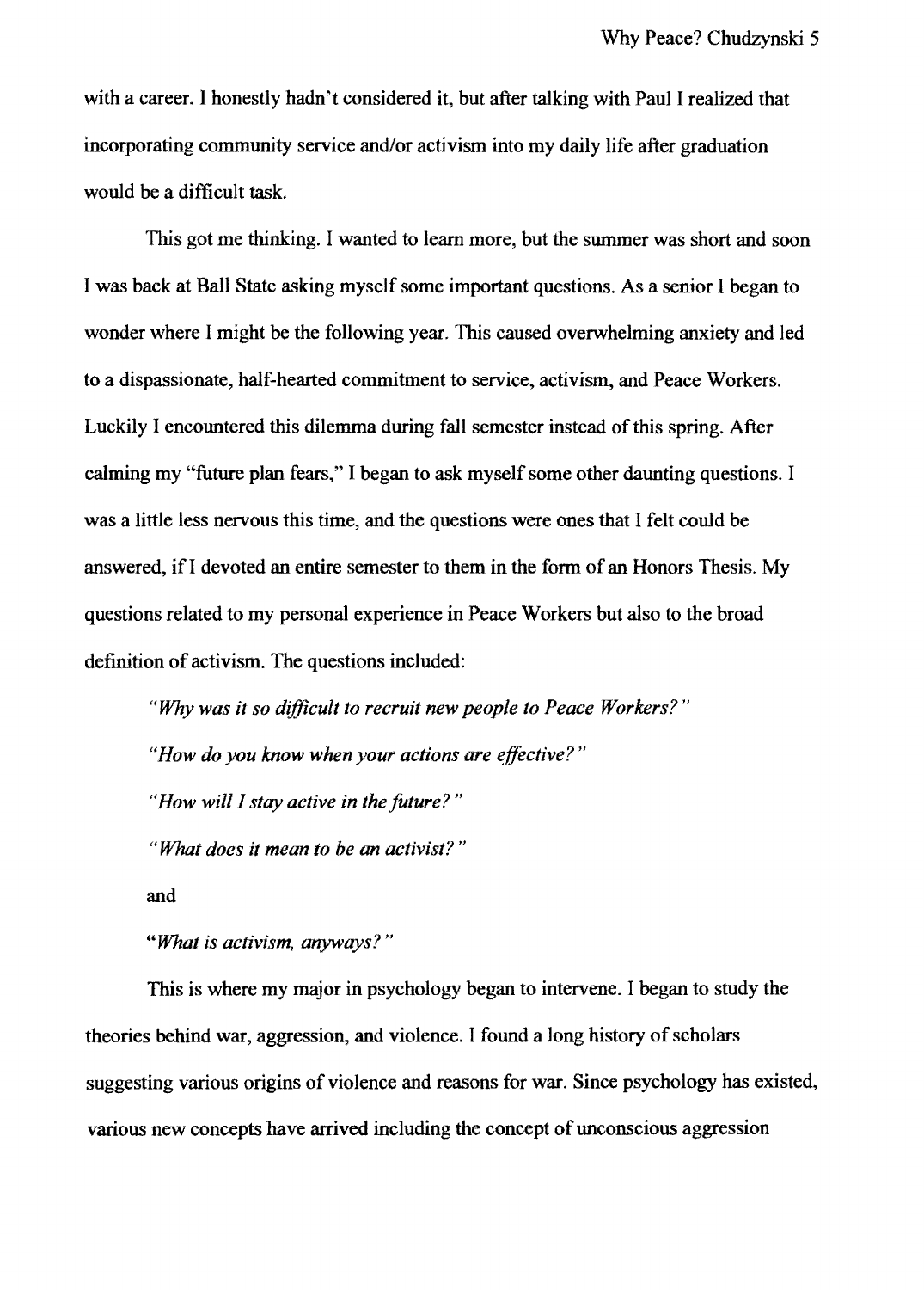developed by Sigmund Freud. Freud suggested all humans have a death instinct, *Thanatos,* which he characterized as an unconscious need to destroy in order to prevent self-destruction. He described human behavior during war as disillusionment, a perversion of intellect, reason, and scientific thought, but claimed this impulse was primitive compared to the expectations we fulfill in society. Thus, when our own societies place restrictions upon our behavior and breed hatred for other nations and peoples, our instincts are allowed expression and we are capable of cruelty and evil (MacCurdy 1918).

Freud is famous for many reasons but I was intrigued, to say the least, when I discovered his correspondence with Albert Einstein on this very subject. The thought of these two monumental characters discussing world matters was exciting enough that I considered writing an entire thesis on their correspondence. Einstein originally approached Freud on behalf of the League of Nations, whose Permanent Society of Art and Letters was trying to create dialogue between scholars in various fields. In the first letter Einstein asked a question that initially surprised Freud, yet it was one that Freud had tried to answer as a psychologist for many years.

"This is the problem: Is there any way of delivering mankind from the menace of war? It is common knowledge that, with the advance of modem science, this issue has come to mean a matter of life and death for Civilization as we know it; nevertheless, for all the zeal displayed, every attempt at its solution has ended in a lamentable breakdown."

In that same letter Einstein went on to ask the additional following questions: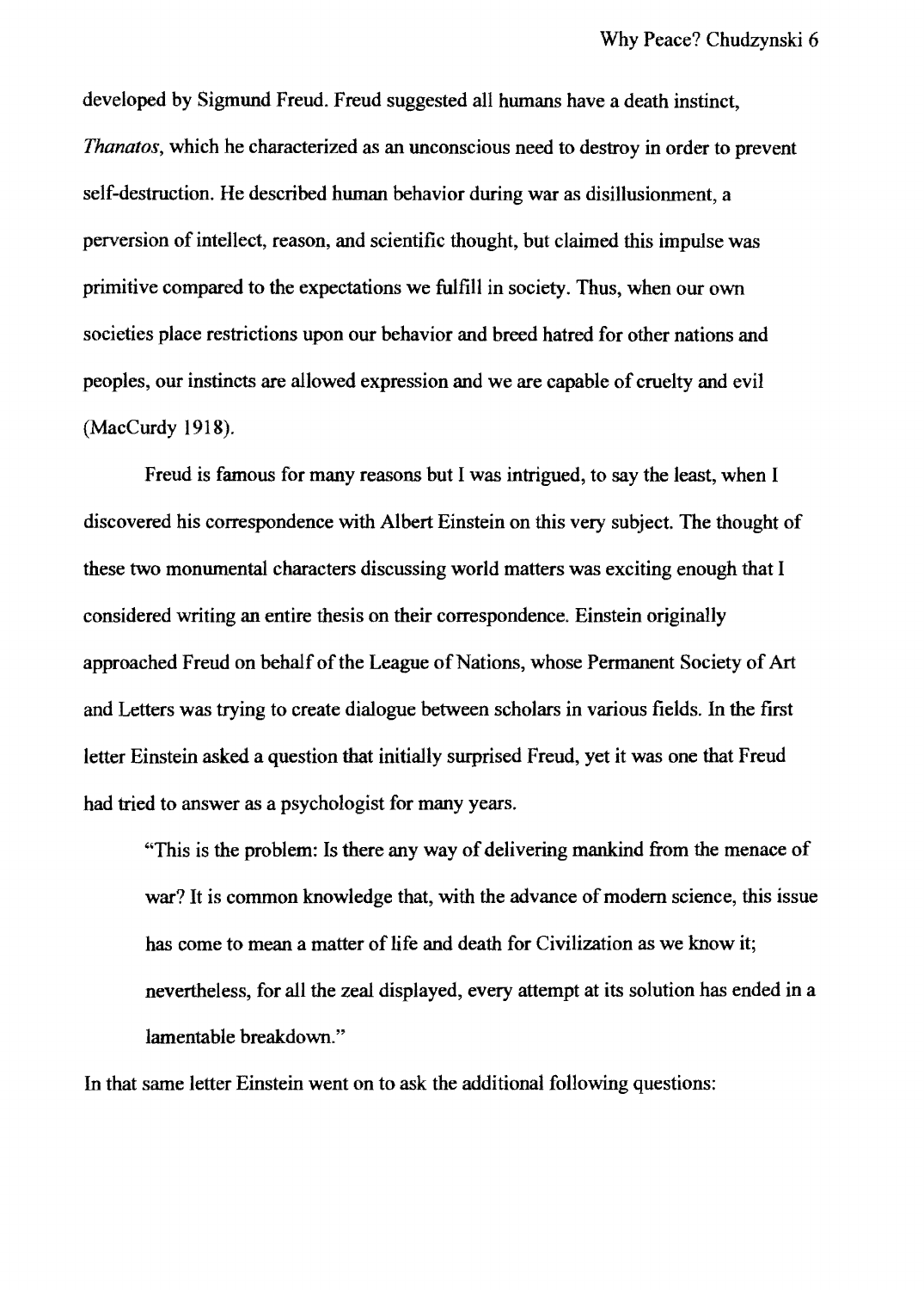"How is it that these devices succeed so well in rousing men to such wild enthusiasm, even to sacrifice their lives? Is it possible to control man's mental evolution so as to make him proof against the psychosis of hate and destructiveness?"

These are legitimate questions and their impact continues to fuel many of today's nonviolent anti-war activities. Although I lacked Einstein's eloquence, I had asked myself similar questions throughout my studies. The Einstein-Freud correspondence helped to cement some of my personal feelings regarding war and violence, but at the same time I was being pulled in another direction. In my research on the psychology of war I found another idea that addressed these questions from a new perspective. While many believed aggression was an integral part of human nature, there was another side to human behavior, a peaceful nature. I first encountered this concept through the work of Dr. Rachel MacNair and her use of Dr. Martin Seligman's positive psychology.

## *A New Perspective*

Historically, most researchers in the past have studied humans as animals that go to war, but Rachel MacNair (2003) offered a new perspective. Instead of the violent human, some modem psychologists have studied the pacifist, the conscientious objector, or the anti-war activist. MacNair used the term peace psychology to describe what she studied. She defined peace psychology as "the study of mental processes and behavior that lead to violence, prevent violence, and facilitate nonviolence as well as promoting fairness, respect and dignity for all, for the purpose of making violence a less likely occurrence and helping to heal its psychological effects."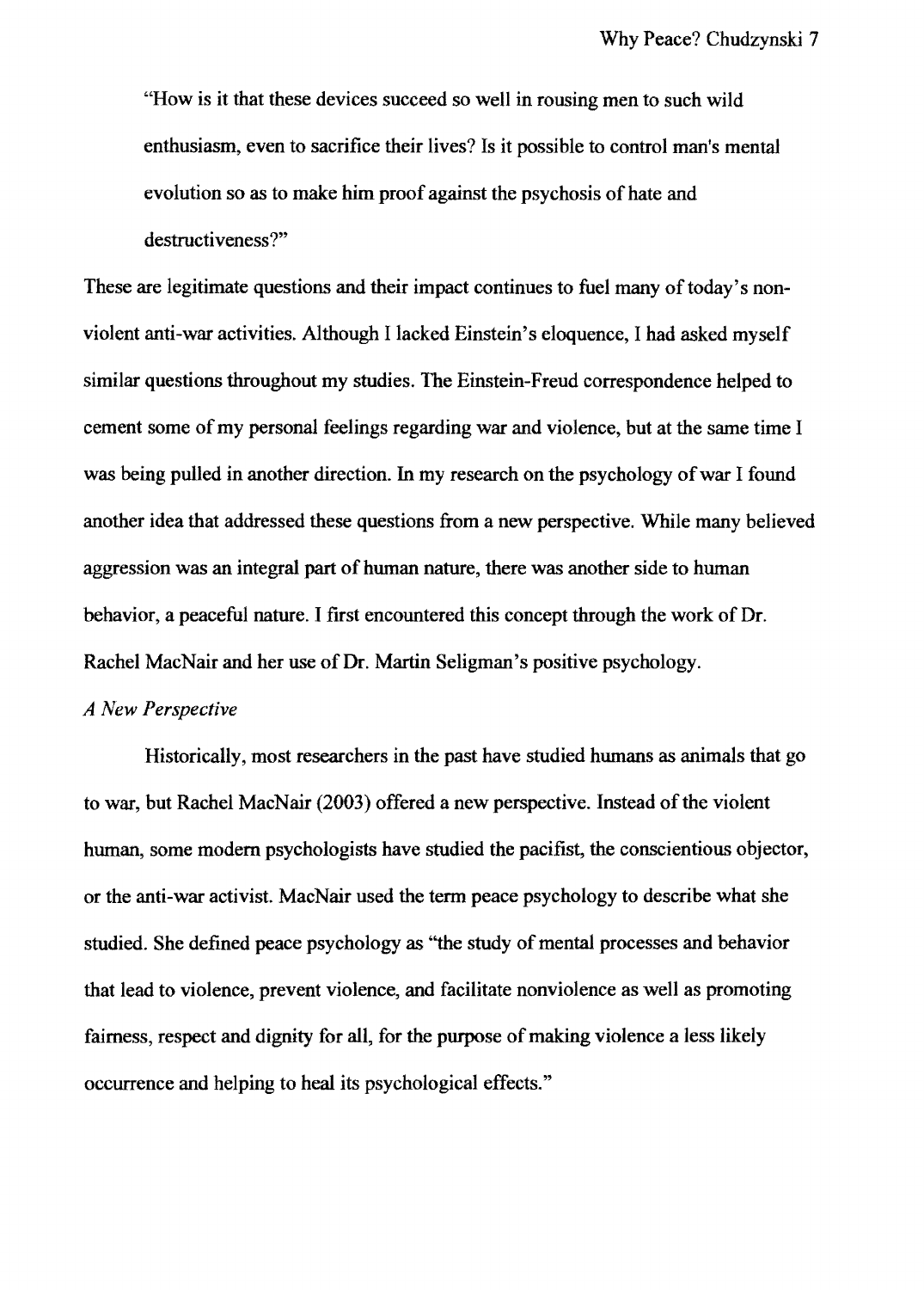MacNair used Martin Seligman's concept of the optimistic explanatory style as a model for non-violent activists. Seligman is the founder of positive psychology, a relatively new approach which combines aspects of behaviorism and humanism in order to offer a scientific approach to understanding life without neglecting talents and values. When used as a cognitive therapy, patients are first encouraged to reexamine their life. The therapist then asks the patient to attribute their situations to positive characteristics, thus developing a process in which optimism improves the patient's perspective, and generating the optimistic explanatory style (Seligman 1994). Many have responded to Seligman's studies with their own interests, quickly building the field of positive psychology (Schultz & Schultz, 2004, p.472). MacNair hypothesized that promoters of peace and non-violence actually used the optimistic explanatory style in their analyses of life, and this process allowed them to keep their commitments and stay motivated.

Their work and the questions they sought to answer inspired me to pursue this area of study. However, I did not want to perform an experiment. Instead I wanted to hear the honest, straightforward stories from those who display this side of human nature everyday. I wanted to understand the reasons for the compassion and commitment of those around me. My goal was to focus my attention on the personal experience of those who act for peace on a daily basis. I wanted to hear their stories in person and ask questions in order to gain another type of knowledge not found in scholarly articles. From this point I went on to choose those individuals that I would interview. I felt I had encountered a number of role models, yet I needed a better understanding of their personal experiences in order to learn from them.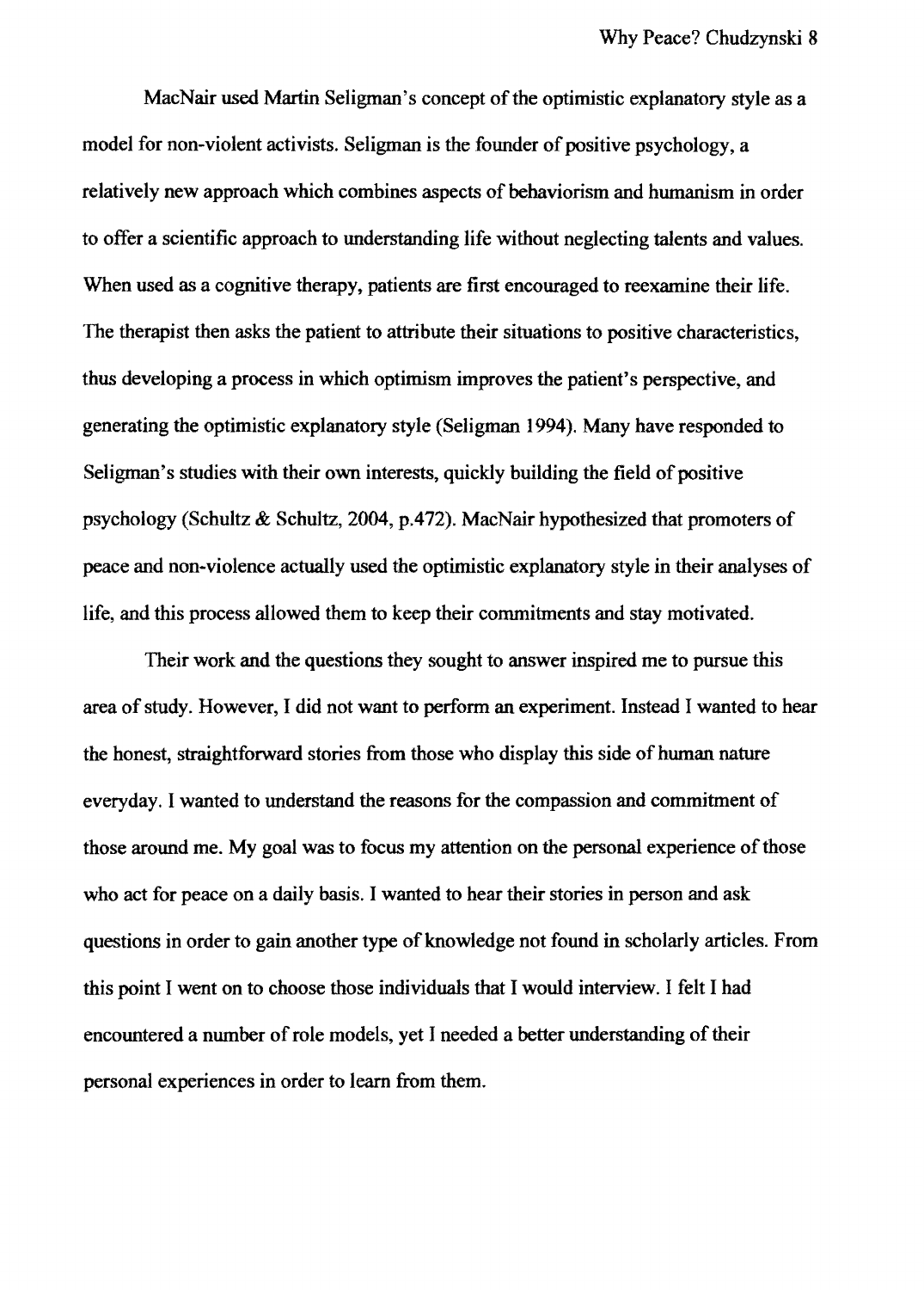While I knew some of the individuals prior to this project, it also gave me the opportunity to meet others as well. I knew both Gerry Waite and Dr. Wolfe through Peace Workers, and I met Brenna Cussen the previous summer through MPJC. I was previously aware of AWAKEN, but had not officially met Bibi Bahrami, so I was pleased to have the chance to get to know more about her experience and organization. Dr. Wolfe provided me with contact information for Charlie Swander and Earl Muterspaugh who were kind enough to let me photograph their work at the food pantry, in addition to the interview. Originally I wanted to label each of these individuals activists, but during the interview process this label became cloudy. After talking with some who did not identify themselves as activists, I wondered if this was the most accurate description. In the end, however, I found that part of my purpose in the project was to expand the popular definition of activism to include any type of work that is meant to improve social or political conditions. Using this definition, I was able to explore various forms of activism from anti-war protests to feeding the hungry.

In order to share this new definition of activism with my audience while simultaneously satisfying my creative desires, I chose to tell these people's stories through video and photography. I have always enjoyed Ken Burns documentaries, and with my background in photography and some experimentation in editing, I was excited to create a project that I could share with others. My initial excitement, however, was at times overshadowed by my immense fear and confusion. Writing the interview questions and contacting my interviewees was the easiest part. I imagined a few weeks of interviews followed by a leisurely month of editing, perfecting every moment of the movie and capturing the essence of these individuals. It turns out making a movie is not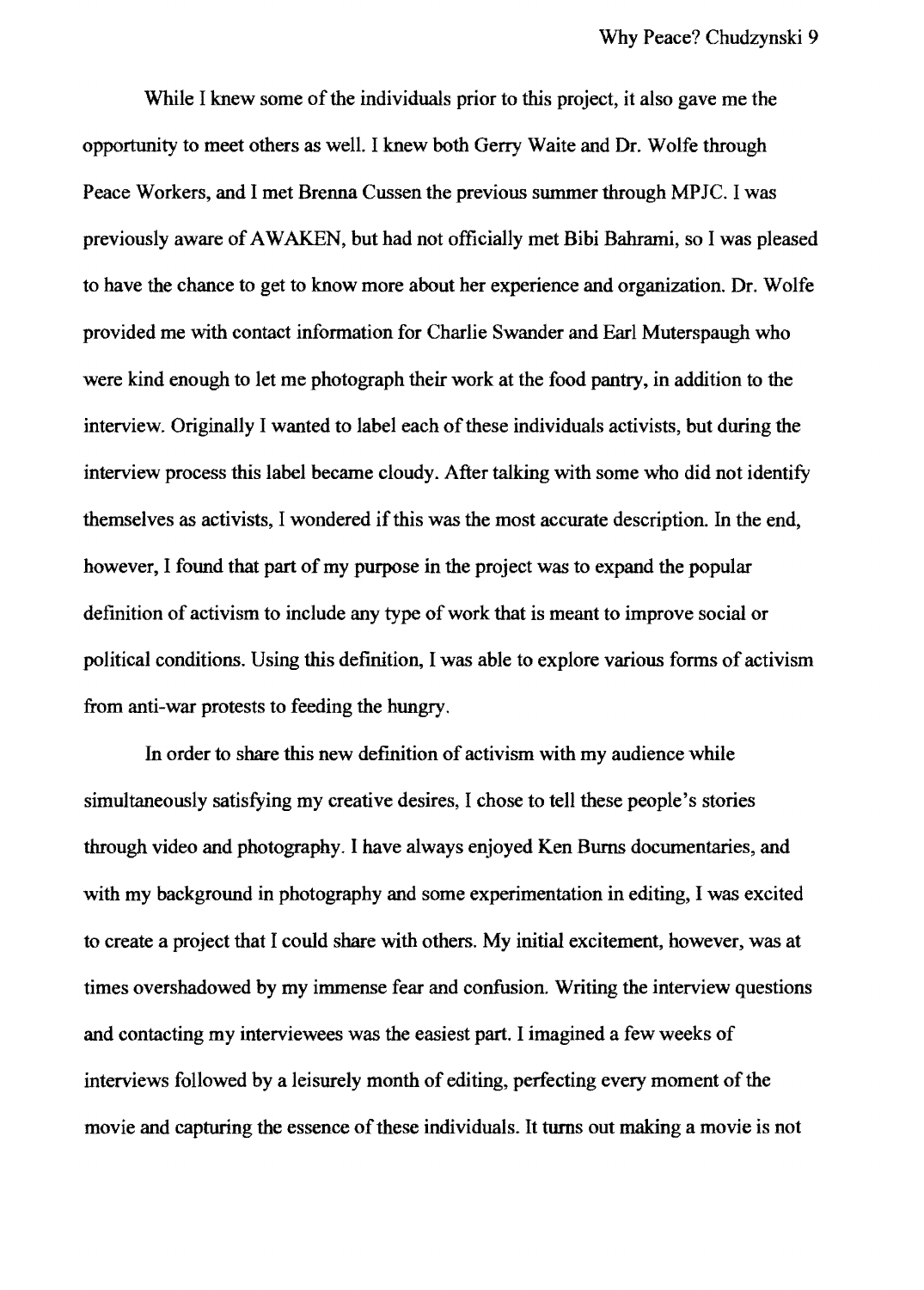supposed to be a one-person job. Not only was I faced with camera work and a faulty tripod, but I was also a novice in the program I used to edit. This led to many frustrating nights. I discovered the importance of a storyboard, the tools of an editor, and the patience I was required to have in order to finish. The process was tedious, but in the end I am glad I gained the experience and chose to make a movie that I can now show to others who might be asking similar questions.

#### *The Interviews*

After my first interview with Gerry Waite I discovered that sunlight is not always the best light. I also found out how difficult it can be to control my own comments. I knew if I spoke while he was talking I was bound to lose a whole section of footage, but I still couldn't refrain from a few "Mm Hmm's" and "Ha ha's." Gerry was open to talk about his own journey in becoming an activist and discussed his involvement with SOAW, Veterans for Peace, and teaching in the prisons. He stressed the importance of living each day with justice in mind. Gerry also explained that much of his motivation comes from the people surrounding him that continue to spread that message.

My next interview was with Brenna Cussen, who was speaking to seventh and eighth graders at Stanley Clark School in South Bend, Indiana. My tripod legs had begun to slip from their spots and I had to improvise with some heavy-duty clamps to keep the camera up in order to tape Brenna's speech to the kids and the interview afterward. I secured my camera and was able to really talk to Brenna. Her story was especially important to tell because of her somewhat recent transition from student to full-time activist, which she touched on in her interview. She has committed her life to social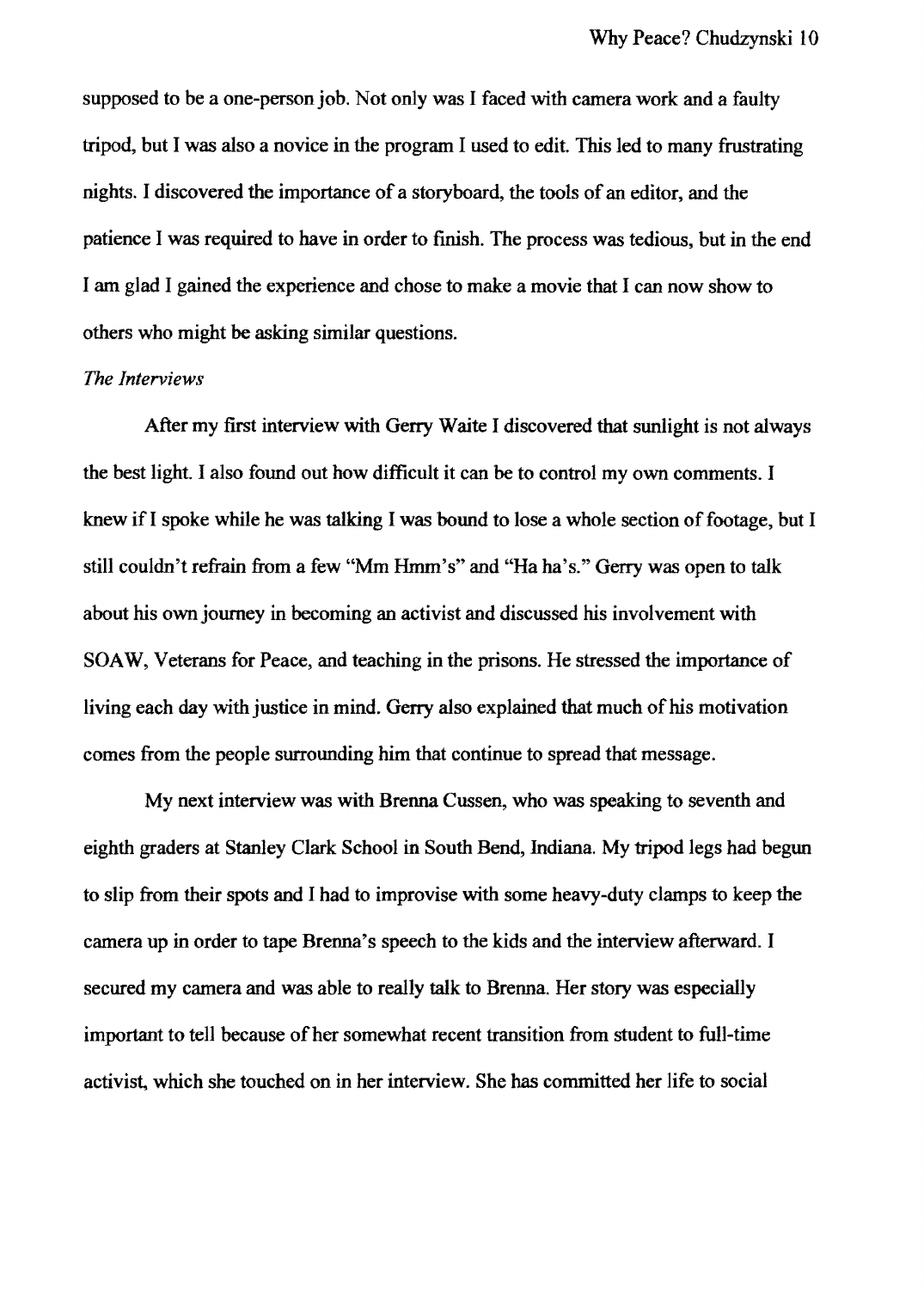justice and lives as an example each day. Brenna's experience in Sudan is only one of many inspiring acts that led me to ask for her story.

The day after I talked to Brenna I drove back to Muncie to meet Earl Muterspaugh and Charlie Swander at Friends Memorial Church. Earl and Charlie offered another perspective in my exploration of activism. Both individuals are retired, yet choose to dedicate their time to the food pantry at their church. It made me realize that there is yet another transitional time in our lives when we have the option to stay active in our communities. It is by no means required, but according to Earl and Charlie it has helped them stay healthy. Earl and Charlie did not consider themselves activists, and like many of the other individuals their service was directly tied to their faith. In all my interviews the individuals spoke informally and candidly, telling me, and not the camera, what they really felt and thought about their service.

Bibi Bahrami and George Wolfe were the last two individuals I interviewed, and they each brought a new light to my project. By that time I was comfortable with the camera and was able to focus only on the interview. Bibi's organization, A WAKEN, was a product of her own experiences and the distress she saw in her hometown in Afghanistan. When our nation called for the rebuilding of Afghanistan, Bibi felt it was her duty to take a leading role. In addition to her personal attachment to her service, Bibi also shared her struggles. She addressed activism from a parent's perspective and told me of the sacrifices she has had to make because of her participation in A WAKEN. She had originally hoped to found an organization like A WAKEN after her six children were old enough to take care of themselves; however, after the events on 9111 she knew it was the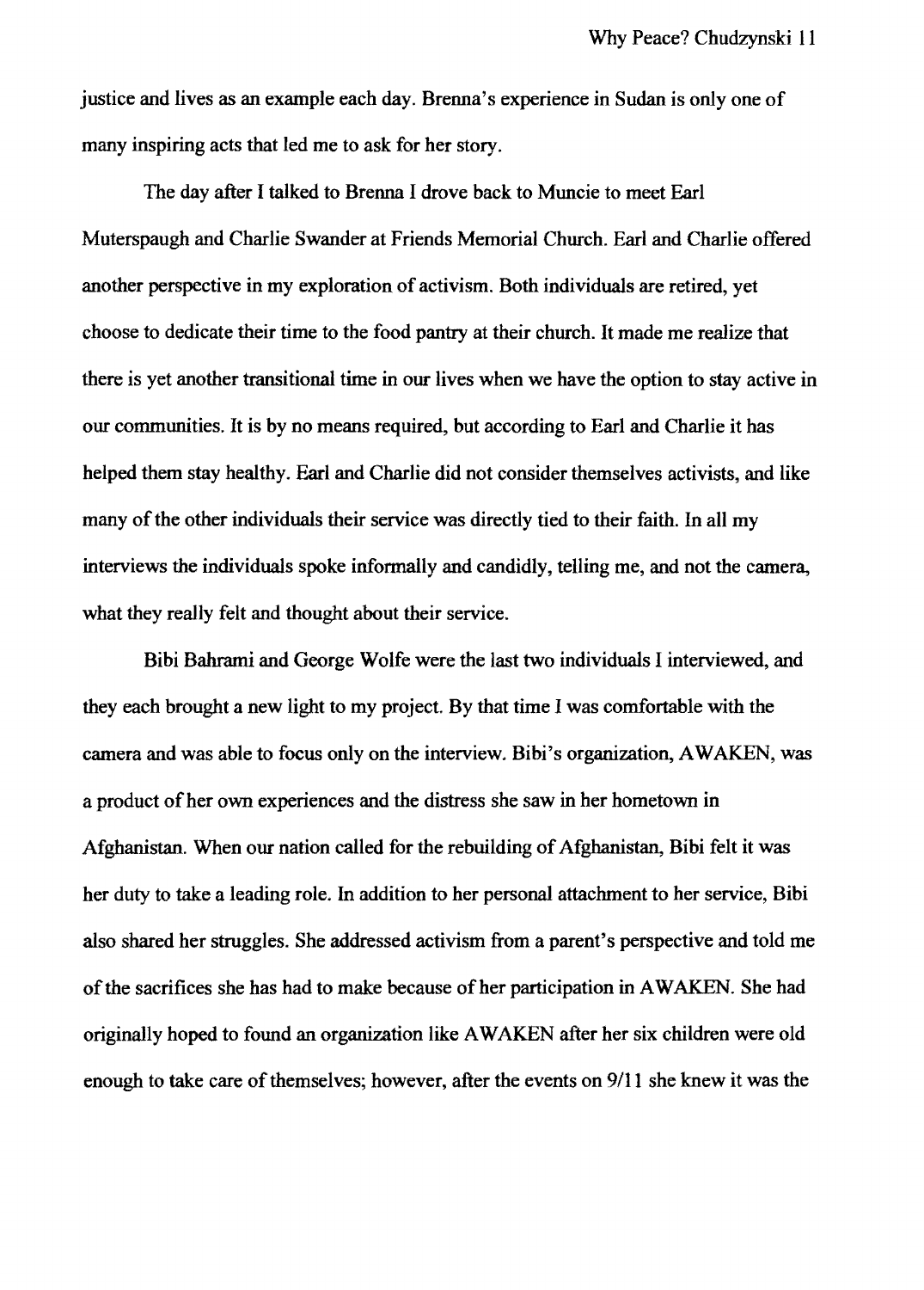right time. The time she has lost with her children has been difficult, yet Bibi made a decision and overall, her children share their mother's pride.

Dr. Wolfe's main form of activism has been through peace education and so he touched on a number of key elements within peace movements and personal activism. At one point he brought up an interesting concept. He told me that one does not decide to become an activist, but instead one is thrown into a situation and feels it is imperative that something be done. Other individuals also addressed this type of introduction to an issue, and Dr. Wolfe gave a personal example stemming from his involvement with the defense of peace studies and academic freedom. Dr. Wolfe closed with a suggestion I had not considered. He said the easiest way to stay committed and moti vated is to choose an issue that relates to your stage in life. As a college student, I had tried to tackle too many issues, but with this advice, choosing an issue might become easier.

#### *The Research*

In order to build upon the ideas of these *activists* and cement my own beliefs, my next step was to find supporting evidence. After talking with each of these individuals I found additional research to defend their comments and experiences. The work of Rachel MacNair and Martin Seligman began my investigation of activism and altruism, but many others have tried to understand the peaceful side of human nature through empirical studies. McAdam (1988) discovered that 1960's activists who kept in touch with their fellow activists were more likely to still be active in the 1980's. This finding supports the idea discussed by a few of my interviewees. Brenna especially stressed the importance of having a network of individuals who believe in similar causes and actions. Gerry also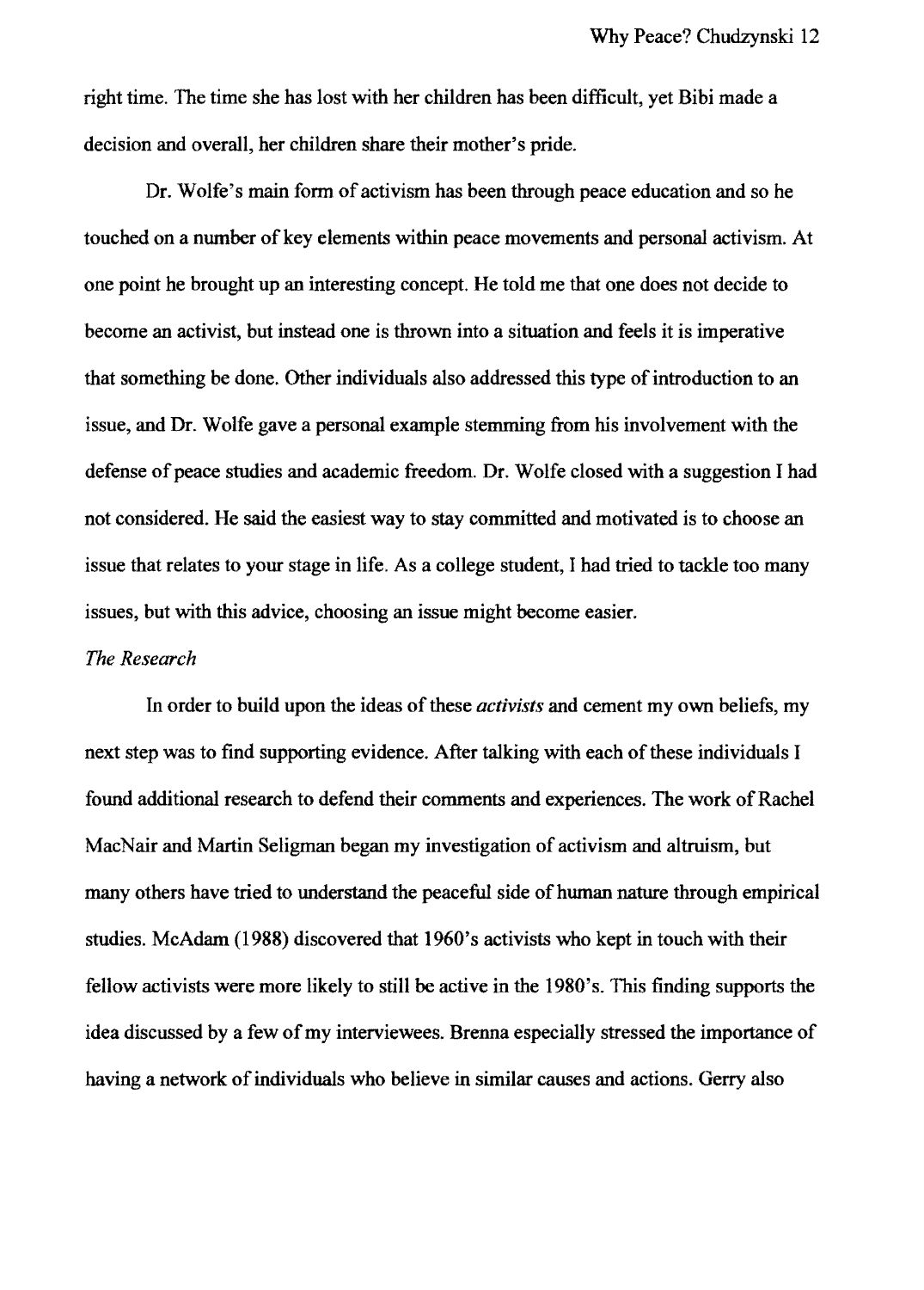mentioned the motivation he derives from his interactions with student activist groups, the variety of groups at the SOA W protest, and his friends from Veterans for Peace.

Wilson and Musick (1999) used the motivational model of reward to describe why individuals continue or quit volunteer activities. As in any productive job or activity, individuals are more likely to persist when they are rewarded. They hypothesized (Wilson & Musick 1999) that as individual resources decreased so would the tendency to volunteer. These resources might include free time or personal health, according to Wilson and Musick. They also believed that social networks and an individual's perception of others' participation in voluntary activities might affect the future of their own volunteering. If no one else is doing the work, one might be more likely to give it up, yet if one's social network, neighborhood, church, or school, supports and builds upon the activity then an individual might continue.

McPherson (1981) completed a number of studies assessing the characteristics and circumstances that led to extended voluntary service. This research produced a number of results including evidence that the type of activities an organization executes, the ties an individual has to the group, and the intensity of service all contribute to how long an individual will participate. These studies defined "volunteering" in a very broad sense, including volunteer sports teams, while the focus during my investigation was on those who served others in an altruistic manner, yet some of his results still apply. Earl and Charlie noted that the physical work involved in the food pantry kept them active in a way other types of service would have failed. In addition, their ties to the food pantry were also strong due to its affiliation with their church.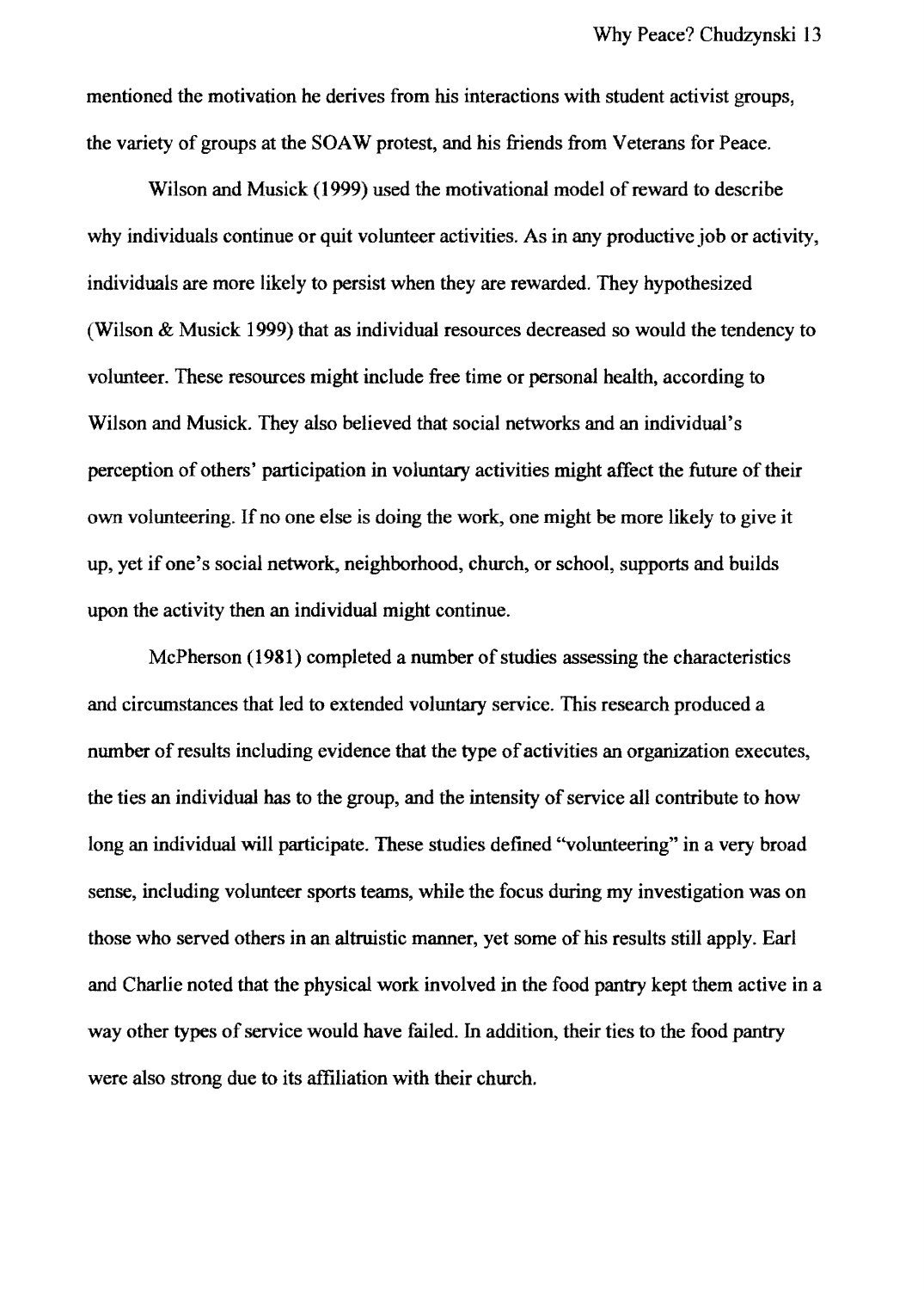When looking specifically at altruism, Hunt (1990) described a number of research studies that provide different reasons for altruistic behavior. Some included the effect of social settings and status on an individual's helpful state while others addressed the influence of mood or emotions on altruism. Hunt concludes by suggesting altruism is a result of various circumstances from genetics to environment and its appearance is dependant on the situation. The situation for each of the individuals in my film was unique. Bibi was given the opportunity to act after the Taliban left and we were rebuilding the country. Brenna was simply asked to go to Sudan, but once there the genocide became one of her dominant issues. Gerry was told of the atrocities in South America in his church, while Dr. Wolfe was pulled into the fight for academic freedom in his workplace. And finally, after years in the workforce, Earl and Charlie were asked to serve their community through the food pantry which they agreed to in accordance with the Great Commission.

Each individual I interviewed provided a distinct example of activism, but more importantly they all offered their stories so that others may learn from their experiences. As I prepare for graduation I realize I am about to make the transition from student to employee. With the help of Gerry, Brenna, Charlie, Earl, Bibi, and George, I am closer to understanding what that means and what it will take to stay active. Their personal commitment has been an enormous motivator. A strong social network is necessary to build commitment, and I am lucky to have met such wonderful role models. One of the most important characteristics of these role models, which I was able to share through film, was the fact that each of these individuals was a normal, everyday citizen, living in Indiana, and yet their accomplishments were so impressive. Einstein and Freud asked the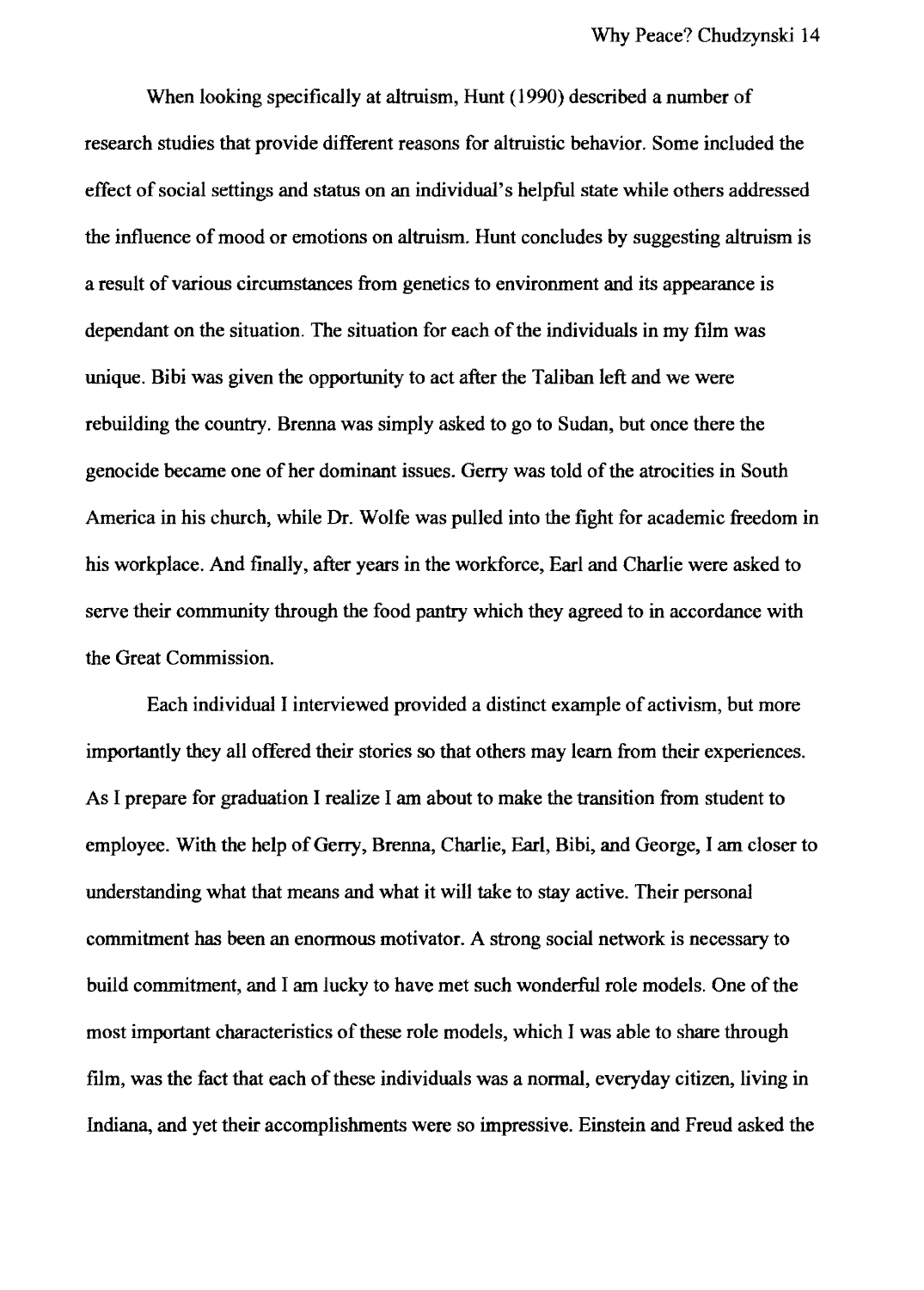question "Why war?" while the research I completed urged me to ask "Why peace?" I'm still not sure of the answer, but I know it is a valuable question that these individuals begin to answer through their actions.